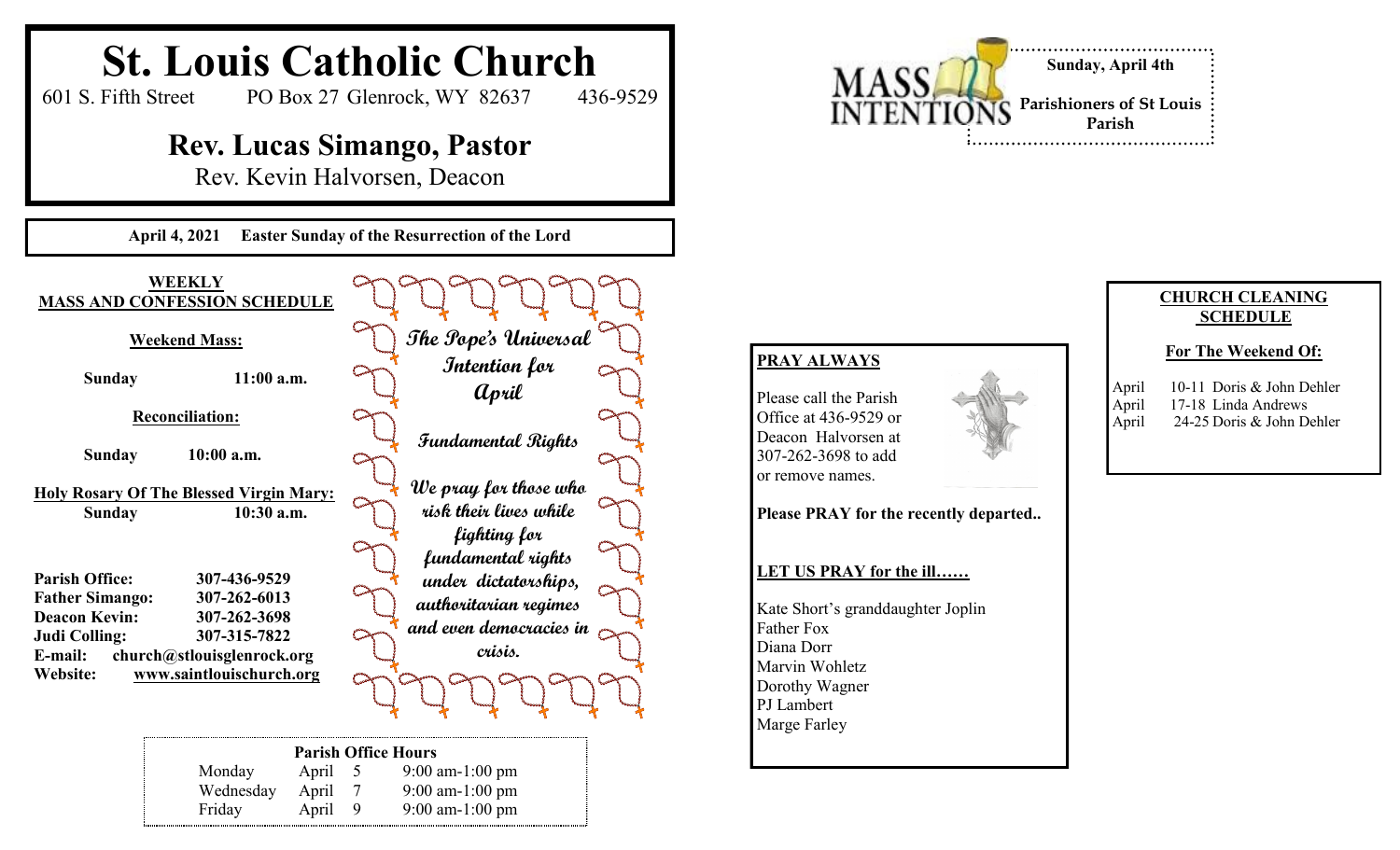#### **Current Job Posting - Diocese of Cheyenne**

For more information and to receive a complete job description please visit: http://dioceseofcheyenne.org/job -openings

#### **Director of Hispanic Ministry**

The Diocese of Cheyenne has an opening for Director of Hispanic Ministry. The Director of Hispanic Ministry, in close collaboration with the Director of Pastoral Formation, assists the Diocesan Bishop in cultivating lay leadership and directing a Pastoral Hispanic Ministries Plan for the Diocese of Cheyenne. The Director of Hispanic Ministry will be located in Casper. Candidates must be bilingual (Spanish and English), conversational and written.

El Diócesis de Cheyenne tiene una vacante para un Director del Ministerio Hispano. En estrecha colaboración con el Director de Formación Pastoral, el Director ayuda al obispo a formentar el liderazgo laico y digirir un Plan para el Ministerio diocesano de Pastoral Hispana. La oficina del Director Diocesano del Ministerio Hispano estará en Casper. Los candidates deben ser bilingües (español y inglés), conversacional y escrito.

#### **Tribunal Secretary/Ecclesiastical Notary**

This position provides administrative assistance and clerical services to the Office of the Tribunal including transcription and clerical services to the Office of the Tribunal including transcription of interviews. Serves as an Ecclesiastical Notary. The Tribunal renders decisions in matter of Church Law dealing for the most part with issues surrounding the validity of marriage.

Submit an application, letter of interest, and a current resume by mail, email, or in person by April 30,2021 to Tammy Skala, Human Resources Director, Diocese of Cheyenne, 2121 Capitol Ave. Cheyenne, WY 82001. Office: 307-638-1530 - tskala@dioceseofcheyenne.org - Find complete job descriptions and application online: http://dioceseofcheyenne.org/job/ opening

Envía una solicitud, carta de presentación, y resumen por correo, e -mail, o a la oficina diocesano antes de 30 de abril de,2021 a Tammy Skala, la Directora de Recursos Humanos, Diócesis de Cheyenne, 2121 Capitol Ave., Cheyenne, WY 82001. Oficina: 307-638-1530 - La descripción complete y aplicación están nuestro sitio web:http:// dioceseofcheyenne.org/job -openings

**Bishop Steven Biegler has extended to all the faithful in the Diocese of Cheyenne the dispensation from the obligation to celebrate the Eucharist on Sunday and Holy Days of Obligation through Wednesday, June 30, 2021. To read the full decree, go to: http://dioceseofcheyenne.org/the -living -church -in - a -time -of-crisis -covid -19.**

### *The Word Among Us*

### **"Jesus' Resurrection Is Our Hope"**

Please take a complimentary copy of the Easter "Word Among Us". This booklet contains complete Catholic Masses and daily meditations for the Easter season 2021, April 4th through April 30th. These daily devotional books are located at the back of the church and Parish Hall. Please read and enjoy with your family.